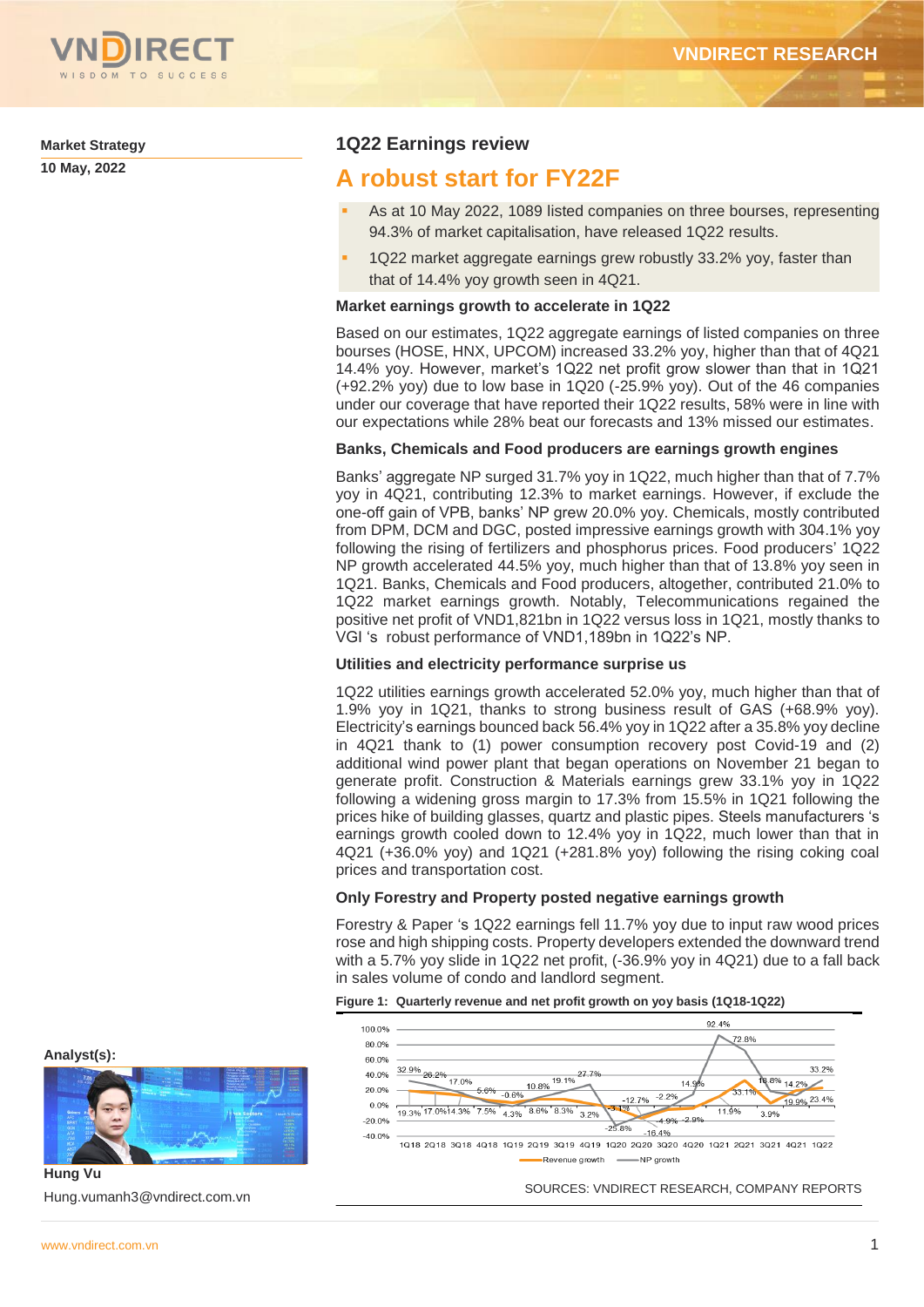

## **KEY CHARTS**

#### **Small caps' earnings growth outperformed**

Based on our estimates, aggregate earnings of All markets grew 33.2% yoy, but market gross margin shrunk 1.5pts % to 17.6% in 1Q22. This could be explained that several listed firms to record one-off gains in 1Q22 (eg: VPB, MSN…)

Small caps had a strong footprint in 1Q22 with 38.4% yoy earnings growths, driven by some notable names: BMS (+682% yoy), CNT (+276% yoy), BDG (+208% yoy)…

#### **VN30 1Q22 earnings grew robustly 23.6% yoy after a soft growth in 4Q22**

For 1Q22, 25 corporates out of VN30 had shown positive growth, led by MSN (752% yoy), VPB (171% yoy), NVL (101% yoy). Stellar growth of MSN came from good results from business segments, and financial income surged 365.2% yoy. VPB recorded an upfront fee from AIA all in 1Q22. NVL revenue growth from significant property handover. Among banks, beside VPB, STB and BID recorded the highest earnings growth of 59.0%/34.9% yoy, respectively.

On the other hand, the laggards named PLX (- 63% yoy), VRE (-52% yoy), and CTG (-28% yoy). CTG were the only large bank had negative 1Q22's NP growth due to high base in 1Q21 and increased in provision of 227.9% yoy. VRE launched supported package of VND464bn in 1Q22. Higher input gasoline price for PLX due to shift to imported sources to offset Nghi Son's shortage.

#### **Market's blended gross margin contracted**

In our view, 1Q22 gross margin (excluding banks) tightened due to lower gross margin of Real Estate, Mining, Oil & Gas and Automobiles (Data excluded airlines due to un-available data).

#### **Market's leveraging increases for the first time in 9 months**

We observe that market leveraging inched up in 1Q22, relatively in line with the banking system credit growth of 5%, higher than that of 3% of 1Q21. It indicates that enterprises are confident to borrow for business expansion post the pandemic.

|             | <b>1Q22</b><br>revenue | <b>1Q21</b><br>revenue | <b>1Q22 NP</b><br>growth | <b>1Q21</b><br>NP growth | 4Q21 NP<br>growth |  |
|-------------|------------------------|------------------------|--------------------------|--------------------------|-------------------|--|
|             | growth                 | growth                 |                          |                          |                   |  |
| All markets | 23.4%                  | 12.4%                  | 33.2%                    | 92.2%                    | 14.4%             |  |
| <b>HOSE</b> | 22.8%                  | 16.2%                  | 29.9%                    | 87.0%                    | 7.4%              |  |
| <b>VN30</b> | 20.7%                  | 20.5%                  | 23.6%                    | 73.3%                    | 2.4%              |  |
| Large caps  | 26.1%                  | 15.3%                  | 33.0%                    | 85.9%                    | 15.5%             |  |
| Mid caps    | 20.5%                  | 12.8%                  | 33.9%                    | 136.9%                   | 6.4%              |  |
| Small caps  | 16.3%                  | $-1.0%$                | 38.4%                    | 102.1%                   | 31.2%             |  |

#### SOURCES: VNDIRECT RESEARCH, COMPANY REPORTS



#### SOURCES: VNDIRECT RESEARCH, COMPANY REPORTS



SOURCES: VNDIRECT RESEARCH, COMPANY REPORTS

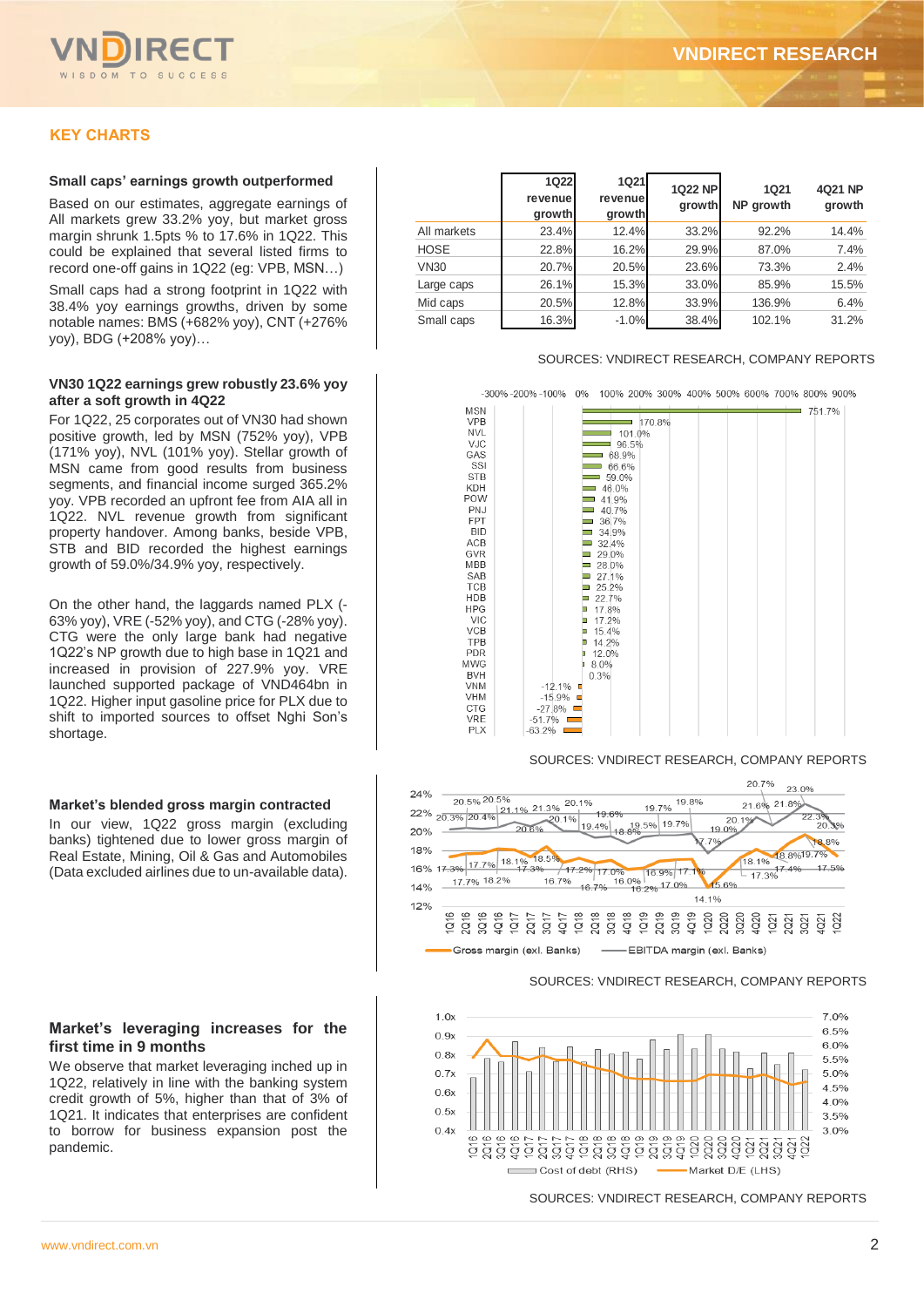

## **1Q22 EARNINGS REVIEW: A ROBUST START FOR FY22F**

## **Figure 2: 1Q22 earnings review by sector**

|                                     |   | % released 1Q22 results to<br>sector market cap | 1Q22 net revenue<br>growth |          | 1Q22 net profit<br>growth |  | <b>Contribution to</b><br>market's 1Q22 NP<br>growth | 1Q21 net profit<br>growth | 4Q21 net profit | growth   |
|-------------------------------------|---|-------------------------------------------------|----------------------------|----------|---------------------------|--|------------------------------------------------------|---------------------------|-----------------|----------|
| <b>Market</b>                       |   | 94.3%                                           |                            | 23.4%    | 33.2%                     |  |                                                      | 92.2%                     |                 | 14.4%    |
| Mining                              | 0 | 83.5%                                           |                            | 43.1%    | 461.7%                    |  | 0.3%                                                 | 247.7%                    |                 | 94.6%    |
| Chemicals                           |   | 99.7%                                           |                            | 53.6%    | 303.1%                    |  | 6.3%                                                 | 192.9%                    |                 | 74.6%    |
| <b>Support Services</b>             | 4 | 89.0%                                           |                            | 16.9%    | 77.9%                     |  | 0.1%                                                 | 86.3%                     |                 | $-22.1%$ |
| Technology                          |   | 99.3%                                           |                            | 21.7%    | 59.3%                     |  | 0.6%                                                 | 15.6%                     |                 | 49.8%    |
| Electricity                         |   | 95.7%                                           |                            | 13.1%    | 56.4%                     |  | 1.6%                                                 | 210.6%                    |                 | -35.8%   |
| <b>Utilities</b>                    |   | 98.9%                                           |                            | 40.1%    | 52.0%                     |  | 1.7%                                                 | 1.9%                      |                 | 21.9%    |
| <b>Food Producers</b>               |   | 98.1%                                           |                            | 3.4%     | 44.5%                     |  | 2.4%                                                 | 13.8%                     |                 | 104.7%   |
| <b>Financial Services</b>           |   | 97.6%                                           |                            | 30.4%    | 33.9%                     |  | 1.2%                                                 | $(^{**})$                 |                 | 116.7%   |
| <b>Construction &amp; Materials</b> |   | 95.9%                                           |                            | 1.2%     | 33.1%                     |  | 1.0%                                                 | 68.0%                     |                 | 22.5%    |
| Industrial Transportation           |   | 98.6%                                           |                            | 21.4%    | 33.1%                     |  | 0.9%                                                 | 24.3%                     |                 | 173.8%   |
| <b>Banks</b>                        |   | 100.0%                                          |                            | 22.4%    | 31.7%                     |  | 12.3%                                                | 79.0%                     |                 | 7.7%     |
| Personal & Household Goods          |   | 97.3%                                           |                            | 25.1%    | 25.8%                     |  | 0.3%                                                 | 102.5%                    |                 | 38.9%    |
| <b>Health Care</b>                  |   | 94.3%                                           |                            | 13.9%    | 25.5%                     |  | 0.2%                                                 | $-9.9%$                   |                 | 17.7%    |
| Retail                              |   | 99.6%                                           |                            | 20.2%    | 25.0%                     |  | 0.6%                                                 | 27.3%                     |                 | 77.4%    |
| <b>Beverages</b>                    |   | 99.0%                                           |                            | 14.8%    | 21.2%                     |  | 0.3%                                                 | 49.3%                     |                 | $-17.0%$ |
| Industrial                          |   | 98.8%                                           |                            | 42.1%    | 16.8%                     |  | 0.1%                                                 | 38.7%                     |                 | $-7.3%$  |
| <b>Industrial Metals</b>            |   | 93.7%                                           |                            | 38.6%    | 12.4%                     |  | 1.0%                                                 | 281.8%                    |                 | 36.0%    |
| Insurance                           |   | 93.9%                                           |                            | 12.3%    | 10.6%                     |  | 0.1%                                                 | 115.8%                    |                 | $-1.7%$  |
| Oil & Gas                           |   | 99.7%                                           |                            | 73.3%    | 7.4%                      |  | 0.2%                                                 | $($ **)                   |                 | 44.8%    |
| Automobiles & Parts                 |   | 98.8%                                           |                            | 19.8%    | 3.0%                      |  | 0.0%                                                 | 9.8%                      |                 | 4.6%     |
| <b>Real Estate</b>                  |   | 98.6%                                           |                            | $-19.6%$ | $-5.7%$                   |  | $-0.7%$                                              | 38.2%                     |                 | -36.9%   |
| Forestry & Paper                    | ◕ | 90.8%                                           |                            | $-0.3%$  | $-11.7%$                  |  | 0.0%                                                 | 52.1%                     |                 | $-21.1%$ |
| Travel & Leisure                    | O | 63.7%                                           | 9%                         |          | $(*)$ $(*)$               |  | 0.2%                                                 | 34.5%                     | $-330.5%$       |          |
| Telecommunications                  |   | 99.8%                                           |                            | 16.2%    | $(*)$                     |  | 2.0%                                                 | $(\dot{ }^*)$             |                 | 27.1%    |

(\*) Recorded losses in 1Q21

(\*\*) Recorded losses in 1Q20

#### SOURCES: VNDIRECT RESEARCH, COMPANY REPORTS

## **Figure 3: Quarterly GM across sectors (excluding banks)**

| <b>Market without airlines</b>      | <b>2Q20</b><br>16.6% | 3Q20<br>18.1% | 4Q20<br>18.3% | <b>1Q21</b><br>18.4% | <b>2Q21</b><br>19.5% | 3Q21<br>20.3%                               | 4Q21<br>19.1% | <b>1Q22</b><br>17.6% |  |
|-------------------------------------|----------------------|---------------|---------------|----------------------|----------------------|---------------------------------------------|---------------|----------------------|--|
| Personal & Household Goods          | 14.4%                | 14.6%         | 15.7%         | 14.9%                | 15.0%                | 13.0%                                       | 15.7%         | 14.9%                |  |
| Industrial                          | 13.9%                | 12.8%         | 12.8%         | 12.3%                | 13.0%                | 12.3%                                       | 14.0%         | 14.5%                |  |
| <b>Food Producers</b>               | 25.4%                | 25.5%         | 24.8%         | 22.8%                | 22.5%                | 24.8%                                       | 23.9%         | 25.0%                |  |
| <b>Construction &amp; Materials</b> | 15.5%                | 15.8%         | 14.3%         | 15.5%                | 14.2%                | 12.3%                                       | 13.8%         | 17.3%                |  |
| Telecommunications                  | 33.0%                | 35.3%         | 29.6%         | 35.8%                | 35.3%                | 37.0%                                       | 26.8%         | 39.9%                |  |
| <b>Utilities</b>                    |                      |               |               |                      |                      |                                             |               |                      |  |
|                                     | 19.1%                | 20.4%         | 19.0%         | 19.2%                | 18.5%                | 19.3%                                       | 19.1%         | 19.9%                |  |
| <b>Health Care</b>                  | 27.5%                | 24.0%         | 23.9%         | 26.1%                | 24.1%                | 25.2%                                       | 25.7%         | 28.1%                |  |
| Mining                              | 9.5%                 | 9.7%          | 11.4%         | 11.9%                | 12.9%                | 11.3%                                       | 13.0%         | 9.9%                 |  |
| Industrial Transportation           | 10.7%                | 12.8%         | 13.1%         | 15.1%                | 15.3%                | 11.8%                                       | 14.6%         | 17.0%                |  |
| Chemicals                           | 17.3%                | 16.9%         | 19.1%         | 18.0%                | 18.4%                | 22.5%                                       | 25.6%         | 28.1%                |  |
| Forestry & Paper                    | 12.2%                | 13.4%         | 17.0%         | 18.1%                | 16.9%                | 14.9%                                       | 15.3%         | 18.1%                |  |
| <b>Real Estate</b>                  | 23.7%                | 25.1%         | 23.2%         | 29.3%                | 35.0%                | 44.4%                                       | 36.8%         | 23.4%                |  |
| Retail                              | 15.3%                | 14.6%         | 14.9%         | 15.8%                | 15.6%                | 16.5%                                       | 14.5%         | 15.7%                |  |
| <b>Support Services</b>             | 7.3%                 | 8.6%          | 16.4%         | 15.2%                | 14.3%                | 15.3%                                       | 15.6%         | 26.4%                |  |
| Travel & Leisure                    | $-44.1%$             | $-31.0%$      | 8.6%          | $-37.4%$             | $-39.7%$             | $-31.3%$                                    | $-5.7%$       | $-1.7%$              |  |
| Electricity                         | 13.6%                | 14.4%         | 27.1%         | 13.5%                | 14.3%                | 15.7%                                       | 18.0%         | 17.9%                |  |
| <b>Beverages</b>                    | 26.6%                | 27.4%         | 26.8%         | 24.5%                | 26.2%                | 22.4%                                       | 24.2%         | 26.2%                |  |
| Technology                          | 27.5%                | 25.3%         | 25.7%         | 24.8%                | 28.6%                | 26.2%                                       | 25.8%         | 28.7%                |  |
| Oil & Gas                           | 3.5%                 | 8.1%          | 8.7%          | 8.5%                 | 7.7%                 | 5.4%                                        | 6.9%          | 5.1%                 |  |
| <b>Industrial Metals</b>            | 10.6%                | 13.5%         | 14.7%         | 16.8%                | 21.0%                | 19.0%                                       | 12.9%         | 14.0%                |  |
| Automobiles & Parts                 | 14.0%                | 14.3%         | 10.6%         | 14.7%                | 14.2%                | 9.9%                                        | 14.5%         | 13.0%                |  |
|                                     |                      |               |               |                      |                      | SOURCES: VNDIRECT RESEARCH, COMPANY REPORTS |               |                      |  |